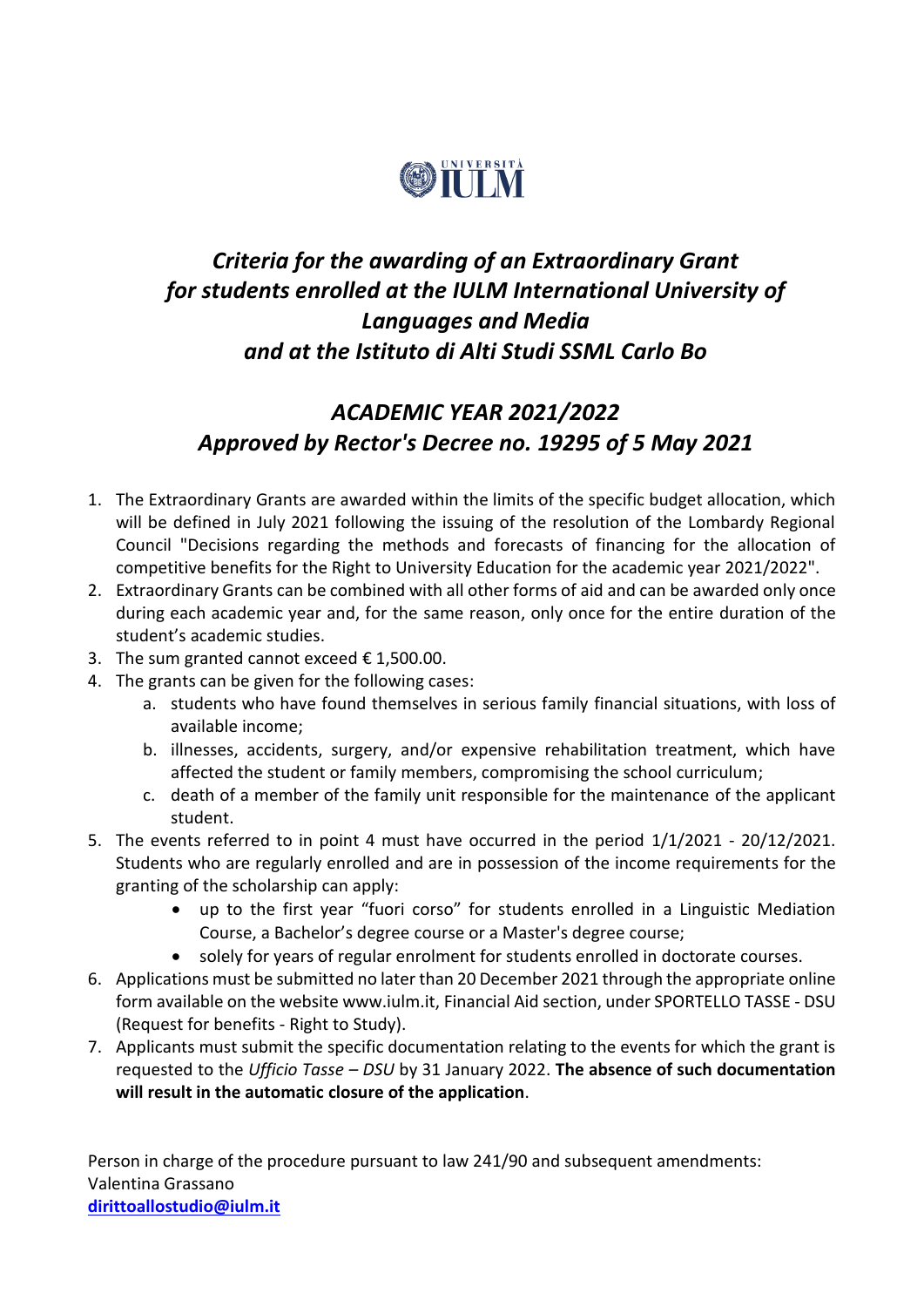## Ufficio Tasse, Contributi e Diritto allo studio (Office for Tuition and University Fees and Financial Aids)

Privacy policy for processing personal data collected from the data subject Article 13 Reg. (EU) 2016/679- GDPR

In accordance with the provisions of Reg. (EU) 2016/679 (GDPR) we hereby provide you with the necessary information regarding the processing of the personal data provided. This policy has been drawn up pursuant to article 13 of Reg. (EU) 2016/679 (GDPR) and is also inspired by the provisions of Directive 2002/58/CE, as updated by [Directive 2009/136/CE,](http://eur-lex.europa.eu/LexUriServ/LexUriServ.do?uri=OJ:L:2009:337:0011:0036:it:PDF) regarding Cookies, as well as the Provisions of the Italian Guarantor Authority for the protection of personal data of 08.05.2014 regarding cookies.

#### 1. DATA PROCESSORS

The DATA CONTROLLER, pursuant to Articles 4 and 24 of Regulation (EU) 2016/679 is the Libera Università di Lingue e Comunicazione IULM located in Via Carlo Bo, 1 - 20143 Milano, represented by its pro-tempore legal representative.

In compliance with Articles 37-39 of Regulation (EU) 2016/79, the University has appointed a Data Protection Officer (DPO) who can be contacted at the following email address: [dpo.iulm@dpoprofessionalservice.it.](mailto:dpo.iulm@dpoprofessionalservice.it)

#### 2. PURPOSES OF PROCESSING AND LAWFUL BASIS

The personal data will be processed in accordance with the conditions of lawful basis pursuant to article 6 of Reg. (EU) 2016/679 for the following purposes:

Under article 6(e)

-To organize and set up for the students concerned all the financial measures suitable for guaranteeing equal opportunities for accessing the university's structures;

-Management of applications for financial benefits and related administrative and accounting activities, including checks on personal and fiscal details.

Under article 6(b)

-Management of applications to access the University Residences, the assignment of accommodation and related administrative and accounting activities (e.g. invoicing).

Under article 6(a)

-Management of applications for an "extraordinary grant" in the event of a serious situation, where the situation in question concerns the state of health and/or disability of the applicant or of one of the recipients of their family income.

### 3. RECIPIENTS OR CATEGORIES OF RECIPIENTS OF DATA

The personal data provided may be communicated to recipients, appointed pursuant to article 28 of Regulation (EU) 2016/679, who will process the data in their capacity as data processors and/or as natural persons acting under the authority of the Data Controller and Data Processor in order to comply with contracts or related purposes. Precisely, the data may be communicated to recipients belonging to the following categories:

- Designated internal University structures;
- Companies responsible for providing services in the Residences and catering establishments;